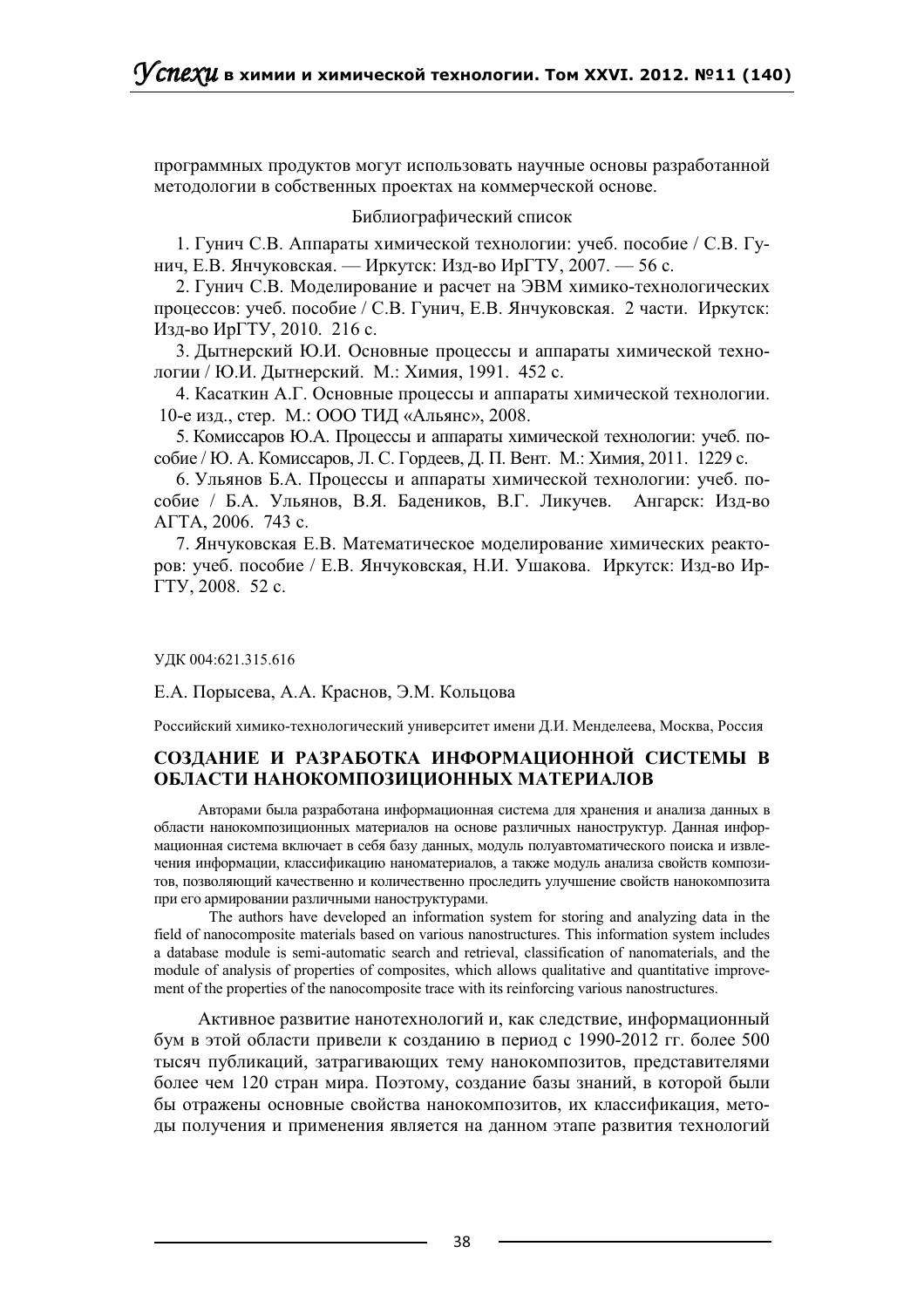важной задачей. Полученные с использованием наноструктур композиты обладают уникальными свойствами: высокими каталитическими и магнитными характеристиками, селективной поглощающей способностью, триботехническими свойствами, термо- и химической стойкостью, высокими прочностью и пластичностью. Подобные характеристики приводят к формированию спроса на нанокомпозиты в разнообразных областях промышленности: судостроении, авиастроении, химии, энергетике, медицине, биологии, экологии и др.

Разработанная специализированная обобщенная информационная система, направлена на работу с информацией в области нанокомпозитов. Проводится классификация нанокомпозитов по типу матрицы и по типу наполнителя: - металлические

- неметаллические

с последующей детализацией.

То есть все нанокомпозиты условно классифицируют по типу матрицы и по типу наполнителя, из которых они могут состоять. В созданной информационной системе рассматриваются их возможные вариации.

Архитектура информационной системы имеет многозвенное приложение. Такое приложение состоит из верхнего клиентского звена, содержащего интерфейсы для запроса и представления информации (написанного на языке ЈаvaScript), сервера приложения, в котором хранятся модули логики и расчетные алгоритмы, и серверной части, отвечающей за расчеты и хранение данных. Серверная часть - база данных под управлением СУБД MySQL 5 и PHP.

Следует отметить, что разработанная информационная система была протестирована на следующих технических средствах (которые есть у авторов): 1) функциональный сервер 2 шт. (для баз данных и приложений);

2) веб-сервер;

3) автоматизированные рабочие места исследователей, обеспечивающие доступ к ресурсам функционального сервера.

Информационная часть состоит из:

- базы данных для централизованного хранения информации;

- модуля единого поиска, извлечения и классификации информации из сетевых ресурсов;

- модуля просмотра статей и нанокомпозитов;

- модуля средств повышения доступности информации - поиска имеющейся информации в базе данных;

- модуля анализа свойств нанокомпозитов;

- блока визуализации и вывода интересующей информации на экран.

Для организации функционирования структурированной базы данных хранения и анализа свойств в области нанокомпозитов были разработаны 2 подсистемы: база данных свойств нанокомпозитов и подсистема автоматического поиска и анализа данных.

В базу данных свойств нанокомпозитов входят следующие объекты:

- объекты, содержащие единицы классификации нанокомпозитов;
- $\bullet$ объекты, содержащие исходные данные (тексты статей мирового научного сообщества в области органических нанокомпозитов, назва-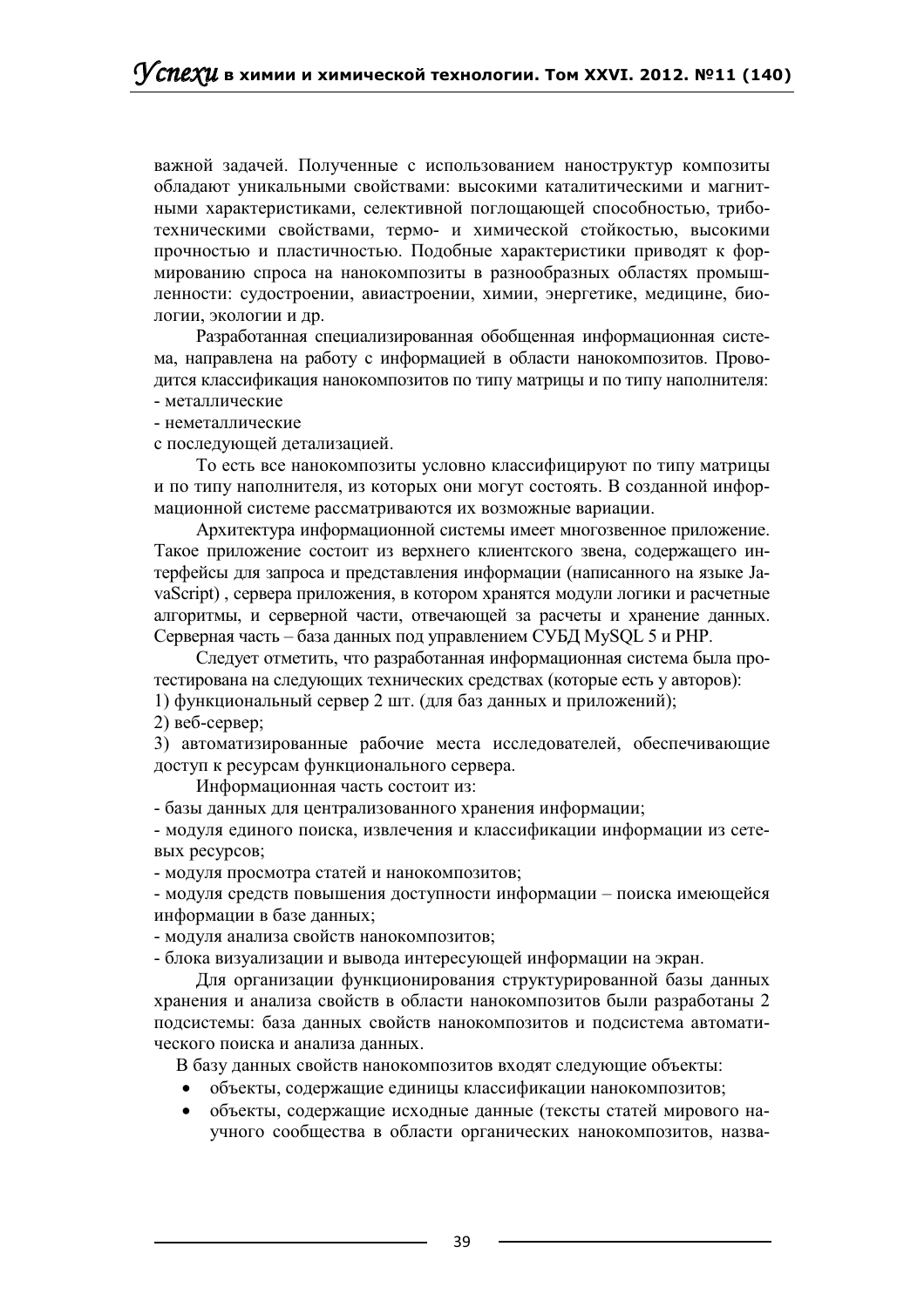ния статей, авторов, год издания, страна, издательство и др.);

- объекты инкапсуляции свойств нанокомпозитов;  $\bullet$
- объекты, содержащие методики исследования нанокомпозитов;
- объекты, содержащие сферы применения нанокомпозитов;
- молули анализа свойств (механических, электрических, оптических, теплопроводных) нанокомпозитов на основе информации, хранящейся в базе данных.

Информация приводится в виде иерархии «Статья – рассматриваемая сущность - свойство сущности». Для сущности «статья» рассматриваются следующие свойства: название статьи, авторы, год, название и номер журнала, расположение статьи (страница, том), сама статья. Сущность «композит» рассматривается с точки зрения его названия, типа и всех сочетаний вопросответ (по всем свойствам нанокомпозита). Сущность «нанонаполнитель» рассматривается с точки зрения названия, типа, всех сочетаний вопрос-ответ.

В базе данных содержится список «вопросов» и вариантов «ответов» на них. Ответ может иметь любой тип - числовой, текстовой, булевой, интервальный. Комбинация «вопрос-ответ-значение ответа» дает описание одного из свойств рассматриваемой сущности. Рассматриваются буквально все свойства нанокомпозитов: физико-химические, тепловые, механические, электрические и т.д.

В подсистему автоматизированного поиска и анализа данных в области нанокомпозитов входят следующие модули:

- модуль добычи данных;
- модуль анализа данных;
- модуль индексификации и поиска;
- модуль взаимодействия с предметной областью.

Создан модуль единого поиска информации по данным научной интернет-платформы ScienceDirect. При работе модуль обрабатывает результаты запроса по поиску нужной статьи и выводит информацию на экран. Созданная подсистема позволяет полуавтоматически наполнять информационную систему данными. Извлечение фактов и необходимой для базы информации из статьи происходит на основе анализа структуры html-документа. Все обработанные html-страницы находятся в папке для хранения временных файлов модуля. Таким образом, в случае повторения поисковых запросов в течение одного сеанса работы с модулем будут обработаны страницы, находящиеся в папке для временных файлов. Так же применялся алгоритм, основанный на регулярных выражениях и поиске ключевых слов, которые были привязаны к вопросам в разработанной специальной базе данных. Вся подсистема, содержащиеся в ней модули и база данных написаны на языке Java и MySQL. Данный модуль позволил сократить процесс наполнения системы данными почти в 3 раза.

Информационная система обеспечивает визуализацию, возможность построения запроса и просмотр интересующей информации, а также обеспечивает наглядное представление разработанной классификации по нанокомпозитам. Разработана единая оболочка информационного комплекса, для